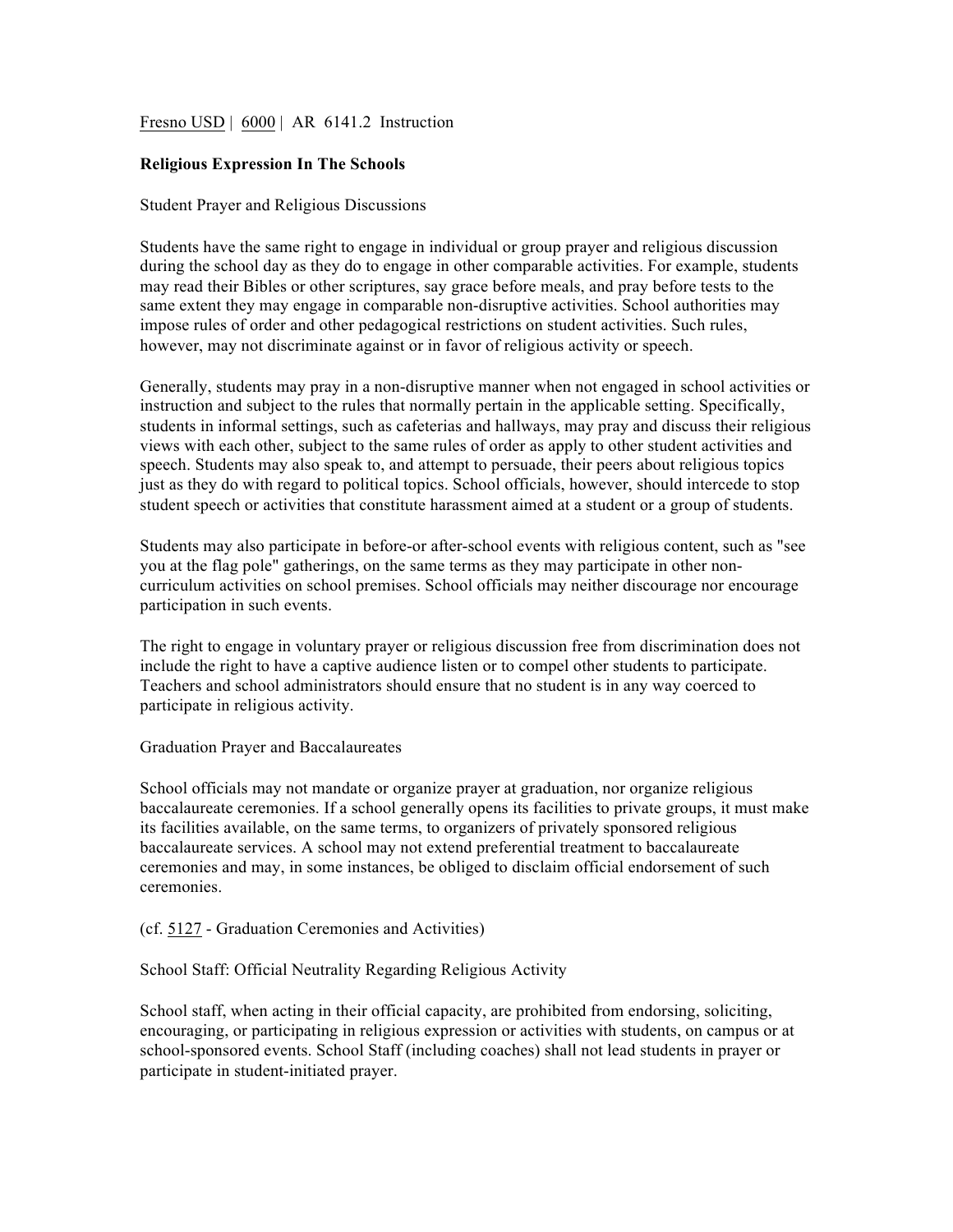School staff, when acting in their official capacities, also are prohibited from discouraging religious expression because of its religious content and from soliciting or encouraging antireligious activity.

For the purposes of this regulation, school staff are deemed to be acting in their "official capacities" during all school hours and at school-sponsored events.

School Staff may engage in non-disruptive private religious expression and activities on campus during non-instructional time away from students, and factually respond to student-initiated questions about religion.

(cf. 6144 - Controversial Issues)

Teaching About Religion

Schools may not provide religious instruction, but they may teach about religion, including the Bible and other religious works so long as such teaching is presented objectively as part of a secular program of education. The history of religion, comparative religion, the Bible (or other scripture)-as-literature, and the role of religion in the history of the United States and other countries are permissible public school subjects. Similarly, it is permissible to consider religious influences on art, music, literature, and social studies. Schools may teach about religious holidays, including their religious aspects, and may celebrate the secular aspects of holidays. However, schools may not observe holidays as religious events or promote such observance by students.

# (cf. 5145.2 - Freedom of Speech/Expression)

#### Student Assignments

Students may express their beliefs about religion in the form of homework, art work, and other written and oral assignments free of discrimination based on the religious content of their submissions. Such home and classroom work should be judged by ordinary academic standards of substance and relevance and against other legitimate pedagogical concerns identified by the school.

# Religious Literature

Students may distribute religious literature to their schoolmates on the same terms as they are permitted to distribute other literature that is unrelated to school curriculum or activities. Schools may impose the same reasonable time, place, and manner or other lawful restrictions on distribution of religious literature as they do on non-school literature generally; however, schools may not single out religious literature for special regulation.

# (cf. 5145.2 - Freedom of Speech/Expression)

# Religious Excusals

Subject to applicable state laws, schools enjoy substantial discretion to excuse individual students from lessons that are objectionable to the student or the student's parents/guardians on religious or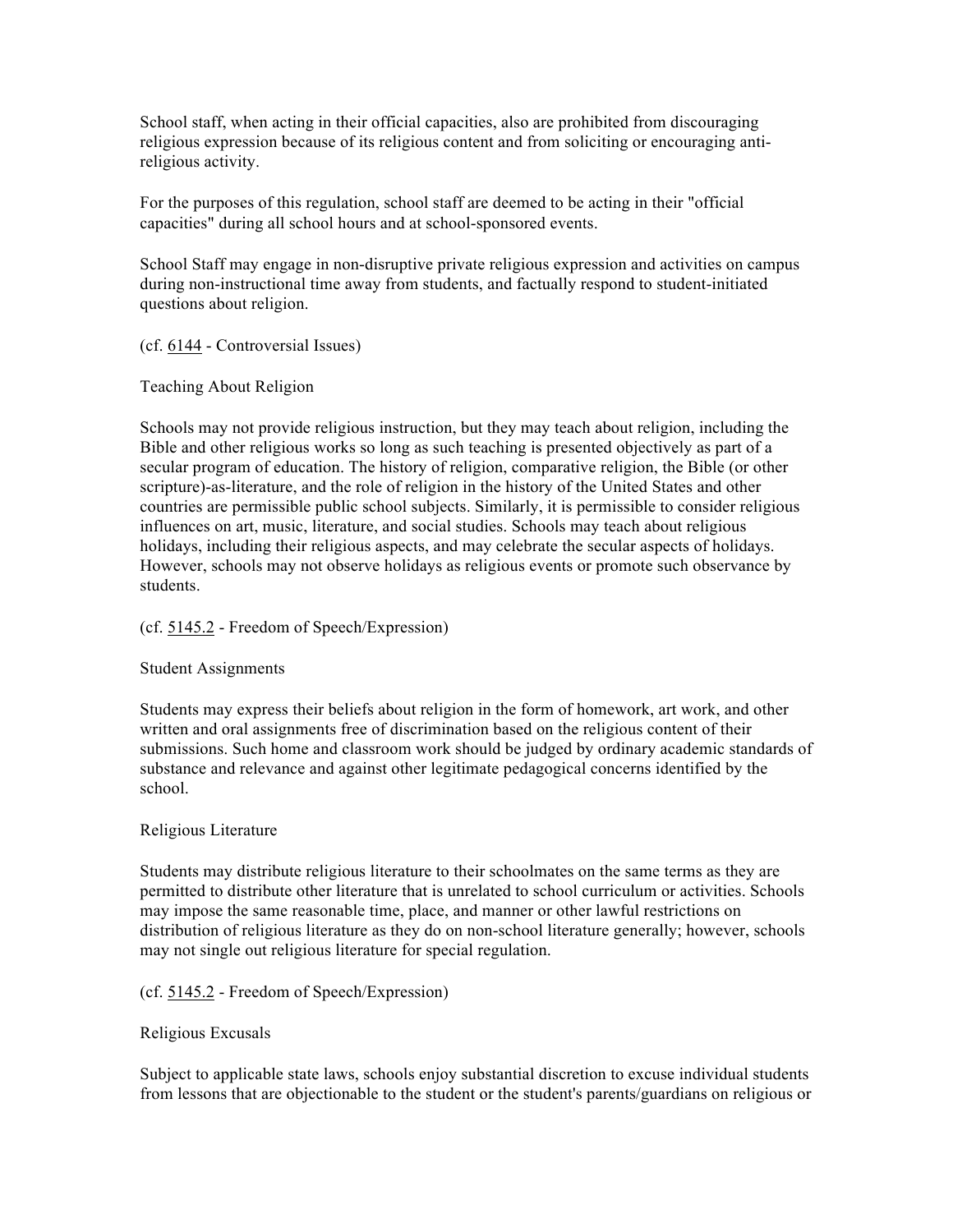other conscientious grounds. School officials may neither encourage nor discourage students from availing themselves of an excusal option. If the student demonstrates that particular lessons substantially burden the student's free exercise of religion and if the school cannot demonstrate a compelling reason for requiring attendance, the school shall excuse the student.

## Release Time

Schools may dismiss students to off-premises religious instruction, provided that schools do not encourage or discourage participation or penalize those who do not attend. Schools may not allow religious instruction to students by visitors on school premises during the school day.

### Religious Expression/Activities Involving Visitors

The district must remain neutral with respect to religion; therefore, the district shall not permit visitors (e.g., non-students) to advance or inhibit religion in the schools.

Religious proselytization, religious recruitment, "testimonials," the promotion of religion, or demonstrating preference for one religious belief or sect over another by visitors is prohibited on school premises during school hours and during school-sponsored events. Visitors announcing or encouraging attendance at religious events, or events sponsored by religious organizations, is considered prohibited promotion of religion. Similarly, anti-religious proselytization, recruitment, or the discouragement of religion by visitors is prohibited on school premises during school hours and during, school-sponsored events. Visitors must abide by all district policies and laws. For example, all visitors must register at the school site, wear appropriate identification, if required, and not disrupt school activities. In addition, visitors may be required to execute a visitor acknowledgment form prior to being granted access to district school sites.

Schools may not allow the active and direct distribution of religious or anti-religious materials by visitors on school premises during the school day or at school-sponsored events. When a site administrator is made aware that individuals intend to distribute religious or anti-religious materials outside the school grounds, the administrator will announce that this distribution is not a school sponsored activity or supported by the school district and that students need not accept the materials. Teachers at middle school and high school level may use such an event as an opportunity to talk with students about first amendment rights and responsibilities.

To ensure a clear understanding of this regulation, all school sites shall require all visitors to read and acknowledge receipt of this regulation prior to participating in school assemblies or entering school campuses. Visitors, including groups and individuals, who violate this policy may be prohibited from returning to campus or speaking at assemblies.

(cf. 1250 - Visitor Registration Requirements)

(cf. 1325 - Advertising and Promotion (e.g., Distribution of Religious Materials)

(cf. 4135 - Soliciting and Selling)

Teaching Values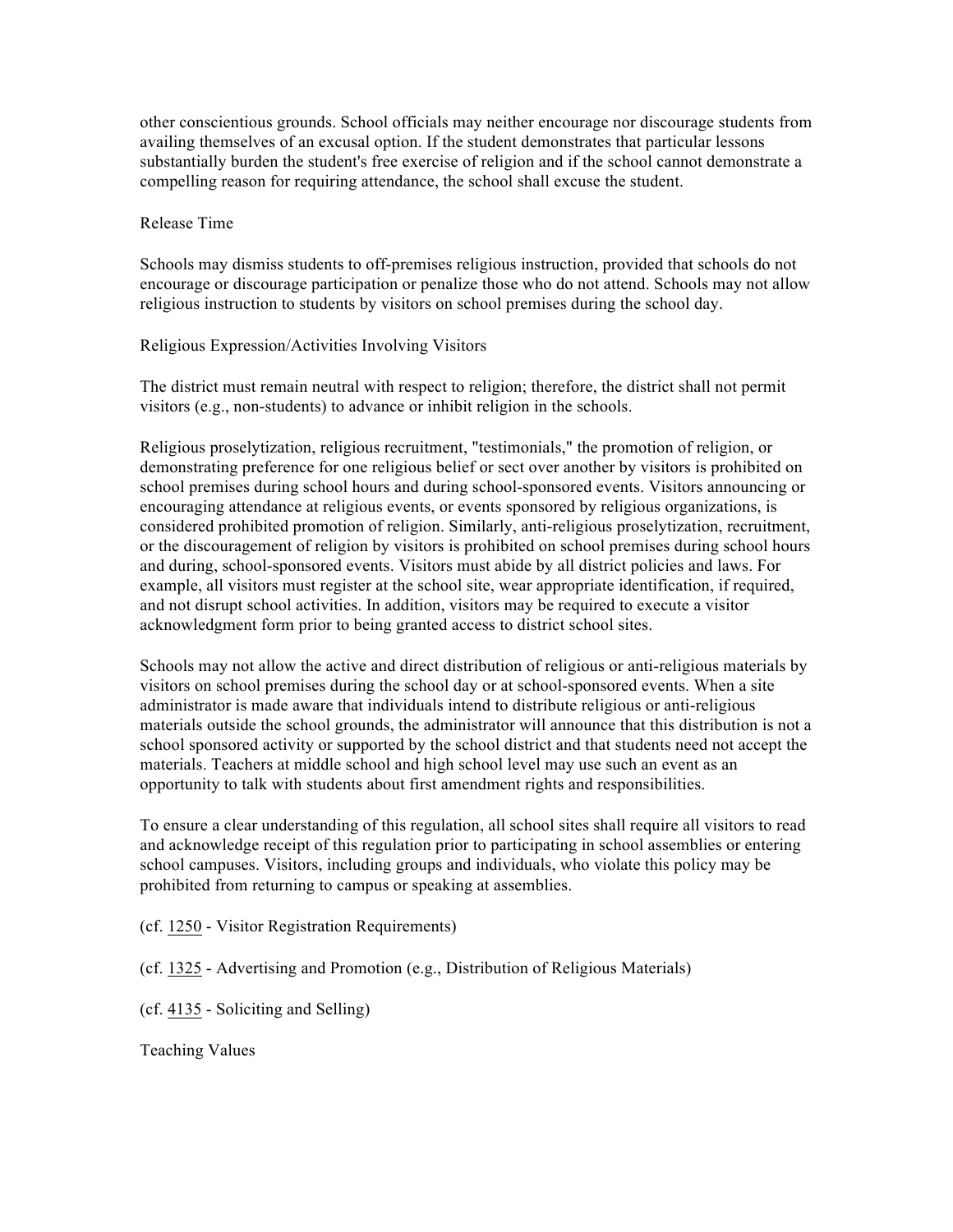Though schools must be neutral with respect to religion, schools should teach civic values. The fact that some of these values are held also by religions does not make it unlawful to teach them in school.

## Student Garb

Students may display religious messages on items on clothing to the same extent that they are permitted to display other comparable messages. Religious messages may not be singled out for suppression, but rather are subject to the same rules as generally apply to comparable messages. When wearing particular attire, such as yarmulkes and head scarves, during the school day, is part of a student's religious practice, schools generally may not prohibit the wearing of such items.

(cf. 5132 - Dress and Grooming)

Student Use of School Facilities

Student religious groups at secondary schools have the same right of access to school facilities as is enjoyed by other comparable student groups. Schools that allow one or more student noncurriculum-related clubs to conduct meetings on their premises during non-instructional time may not refuse similar access to student religious groups.

A meeting for this purpose includes a prayer service, Bible reading, or other worship exercise.

(cf. 6145.6 - Student Organizations and Equal Access)

(cf. 1330 - Use of School Facilities)

Programs

When school programs and exhibits are in any way related to instruction about religion or religious holidays, the following guidelines shall be observed:

1. The principal or designee shall ensure that school-sponsored programs are presented in an objective manner, consistent with Board policy.

2. The principal or designee shall ensure that school-sponsored programs are presented in an objective manner, consistent with Board policy.

3. Program or exhibit planners shall take into consideration the diverse religious faiths represented in the community, student body and staff.

Equal Access to Means of Publicizing Meetings

School student groups shall be allowed to use the school media-including the public address system, the school newspaper, and the school bulletin board--to announce their meetings on the same terms as other non-curriculum-related student groups are allowed to use the school media. Any policy concerning the use of school media must be applied to all non-curriculum-related student groups in a non-discriminatory matter. Schools, however, may inform students that certain groups are not school-sponsored.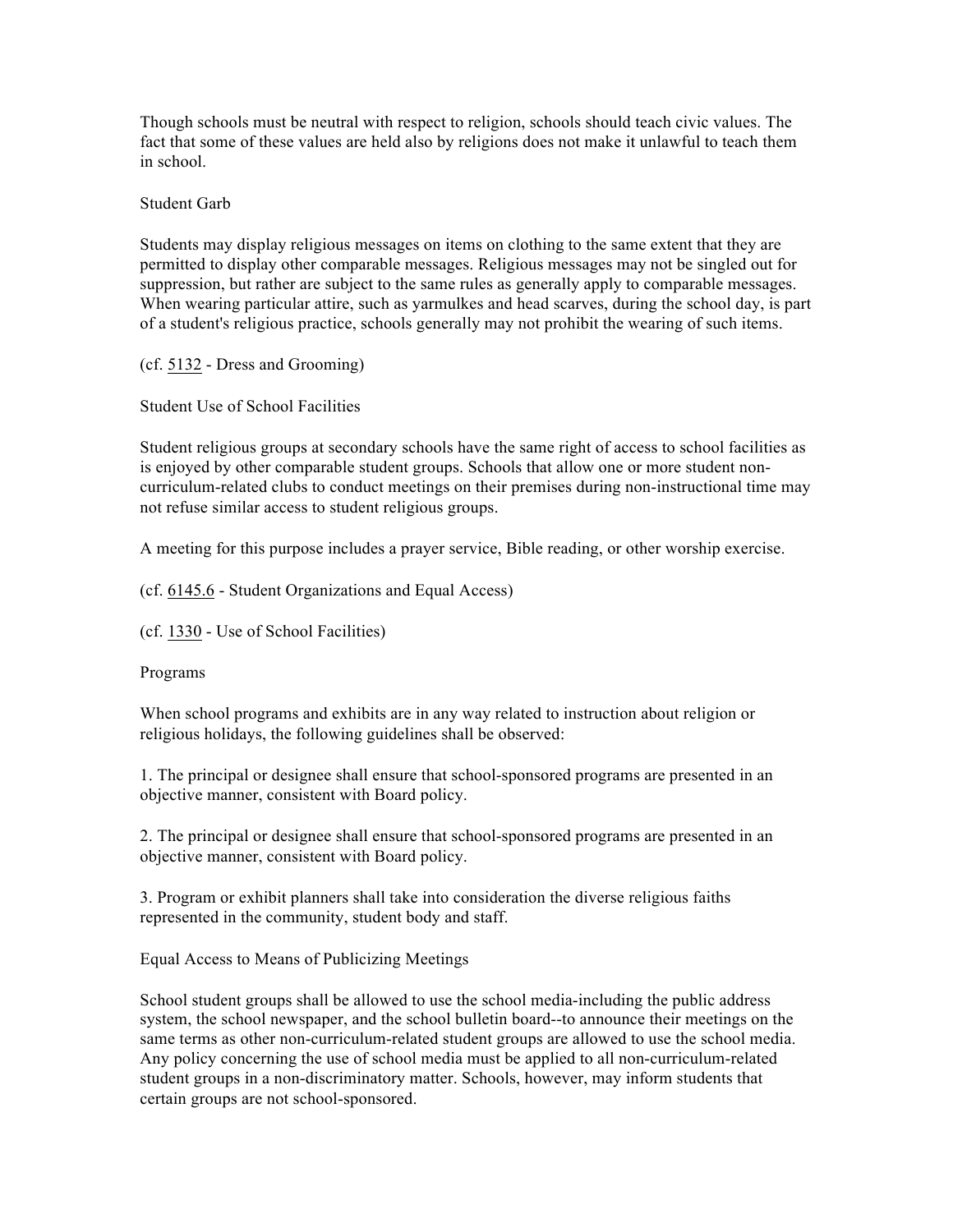Schools are encouraged, on all school-sponsored publications, to disclaim school sponsorship or endorsement of student-promoted, non-school events such as civic events, sports contests, and church or youth group activities.

### (cf. 6145.5 - Student Organizations and Equal Access)

Enforcement/Penalties

Any alleged violation of this policy and/or administrative regulation shall be thoroughly investigated by the site Principal and/or the Superintendent, or his/her designee, as the case may be who shall render a decision concerning the alleged violation as expeditiously as possible.

Any violation involving misconduct by a district employee or any district enrolled student shall result in appropriate disciplinary action.

If the violation occurs as a result of the misconduct of a visitor, he/she shall be orally admonished for the violation.

Further, if applicable, written notification of the violation, including a summary of the fact constituting the violation shall be sent to the director of the group or organization that the individual represents.

If, during a specific school year (i.e., July 1 through June 30) the same visitor commits a second violation, he/she shall be barred from all district school sites during school hours for the remainder of the school year.

Written notice of the violation, including a summary of the facts constituting the violation and the decision barring the individual from access to all district school sites for the remainder of the school year shall be sent to the director of the group or organization that the individual represents.

Also, if during a specific school year, visitors representing a particular group or organization commit three or more violations, the group or organization shall be barred from all district school sites during school hours for the remainder of the school year.

As used in this administrative regulation, the term "visitor" means any person who is neither an employee nor a student enrolled in any K-12 program in the district.

Lunch-time and Recess Covered

A school creates a limited open forum, triggering equal access rights for religious groups, when it allows students to meet during their lunch periods or other non-instructional time during the school day, as well as when it allows students to meet before and after the school day.

(cf. 6145.5 - Student Organizations and Equal Access)

Regulation FRESNO UNIFIED SCHOOL DISTRICT

approved: May 14, 1998 Fresno, California